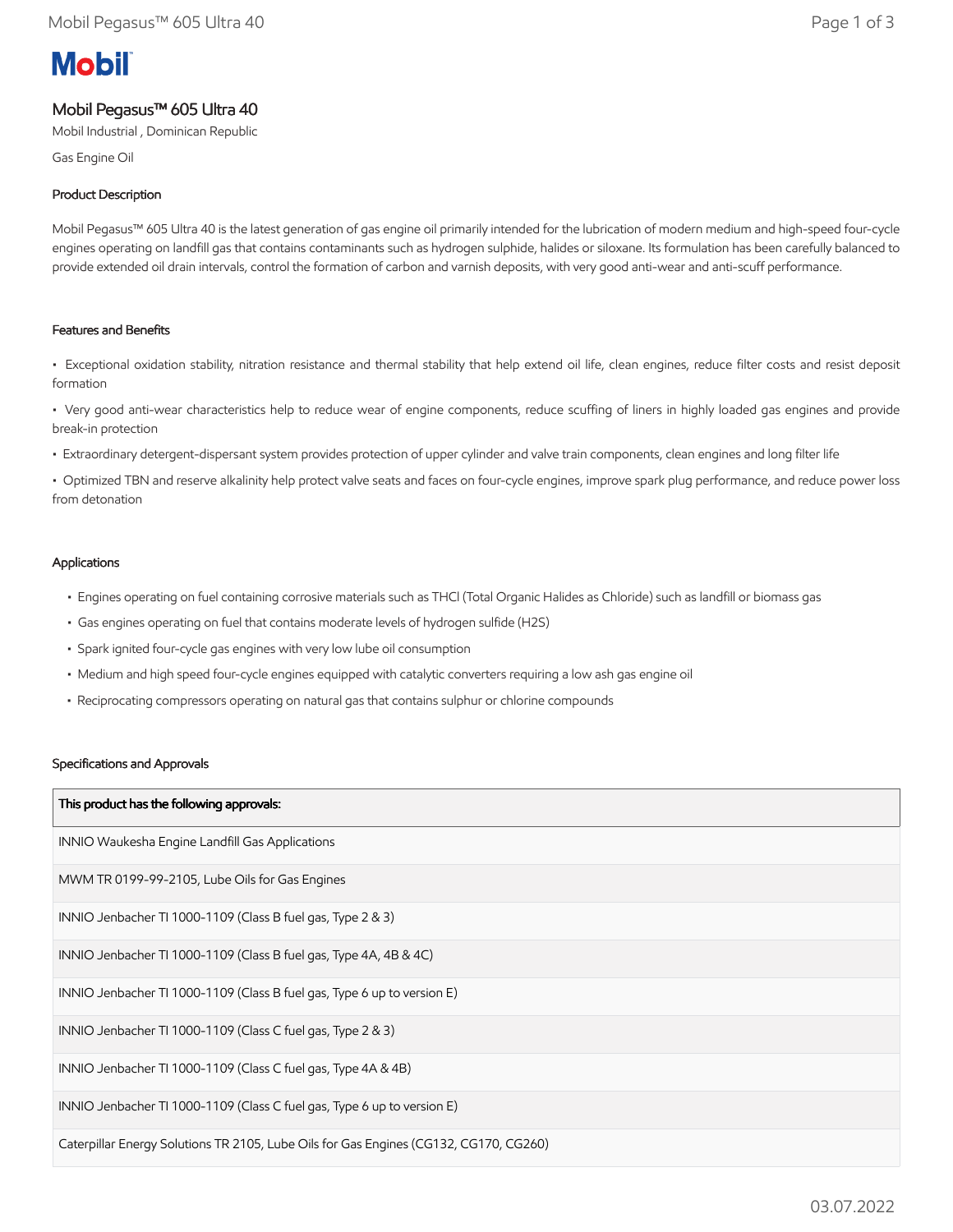#### This product has the following approvals:

# MAN M 3271-4

INNIO Jenbacher TI 1000-1109 (CAT (catalyst) approved)

INNIO Jenbacher TI 1000-1109 (Class C fuel gas, Type 4A, 4B & 4C)

Rolls-Royce Solutions Augsburg (former MTU Onsite Energy) Gas Engine Series 400 - all engines operated with SCR catalyst and cleaned biogas (from digestion or sewage gas) and cleaned landfill gas

MAN M 3271-5

This product meets or exceeds the requirements of:

**Caterpillar** 

#### Properties and Specifications

| Property                                                   |               |
|------------------------------------------------------------|---------------|
| Grade                                                      | <b>SAE 40</b> |
| Ash, Sulfated, mass%, ASTM D874                            | 0.6           |
| Density @ 15.6 C, kg/l, ASTM D1298                         | 0.850         |
| Flash Point, Cleveland Open Cup, °C, ASTM D92              | 268           |
| Kinematic Viscosity @ 100 C, mm2/s, ASTM D445              | 15            |
| Kinematic Viscosity @ 40 C, mm2/s, ASTM D445               | 138           |
| Pour Point, °C, ASTM D97                                   | $-21$         |
| Viscosity Index, ASTM D2270                                | 110           |
| Base Number - Xylene/Acetic Acid, mg KOH/g, ASTM D2896 (*) | 5.7           |

(\*) use of other ASTM approved solvents may yield different results

# Health and safety

Health and Safety recommendations for this product can be found on the Material Safety Data Sheet (MSDS) @ [http://www.msds.exxonmobil.com/psims](http://www.msds.exxonmobil.com/psims/psims.aspx) /psims.aspx

All trademarks used herein are trademarks or registered trademarks of Exxon Mobil Corporation or one of its subsidiaries unless indicated otherwise 03-2022